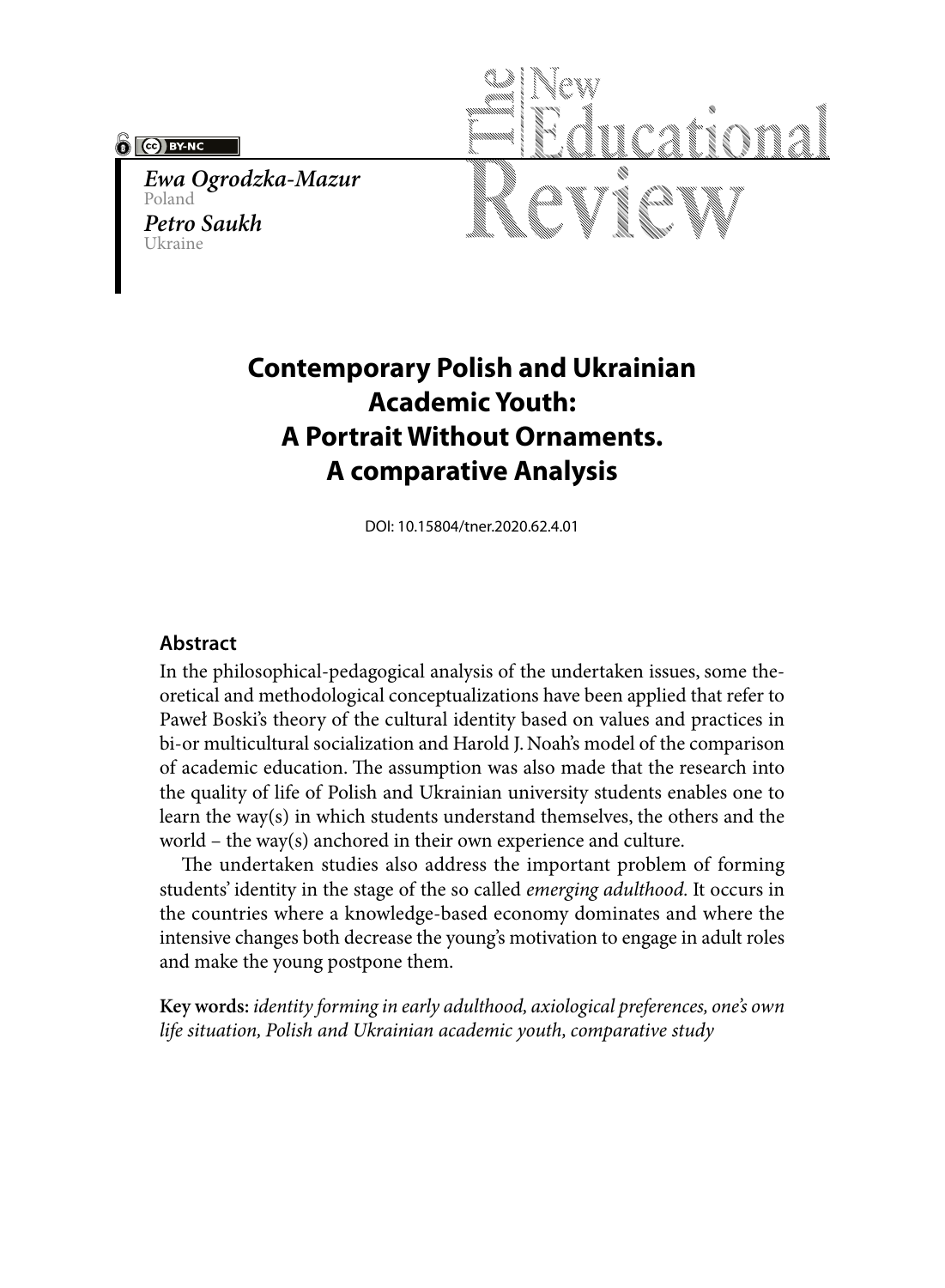## **Introduction:** *Emerging adulthood* **– identity forming in the period of early adulthood**

Without a doubt, contemporary academic youth, who live in a complicated and contradicting reality, must answer some crucial existential questions: Who am I? Where do I belong? Who can I be? This social group is in a special situation, as it is subjected to various socializing experiments of history, it experiences the phenomena of exclusion, freedom, disintegration and integration of identity. The identities and biographies of the young are shaped by macro-social and macro-economic tendencies.

The most recent psychological studies on the process of undertaking adult social roles and on the development of personality have been largely influenced by Jensen Arnett's theory of emerging adulthood, which was put forward nearly two decades ago. The stage of emerging adulthood occurs in the countries in which the knowledge-based economy dominates and in which the people aiming at satisfying social positions have to devote many years to gain education and experience and – therefore – they postpone adulthood tasks until they acquire an appropriate (in their opinion) social and professional position (Arnett, 2000, pp. 470–479). Such a situation takes place in Poland and Ukraine, where many young people aged 18–30 (especially until 25) complete the consecutive levels of education (after graduating from secondary school) and collect their first experiences at work. This will bring effects not earlier than in later years.

The cases of Poland and Ukraine point to the occurrence of similar social transformations which result in putting off the moment of entering into adulthood and in prolonging the time for shaping the basic competences, such as responsibility for one's own acts, the acquisition of autonomy, or building one's own – open, flexible, but at the same time clear and stable – identity. In contrast to the beginning of the transformation period in the 1990s, currently – the number of Polish and Ukrainian young adults who continue education at university has increased three times and constitutes 50% of the whole population at the age 19–24 (Report, 2014; Laird, Harvey, Lancaster, 2015, pp. 87–100; European Commission, 2018).

### **Theoretical and methodological assumptions of the research**

In the pedagogical analysis of the undertaken issues concerning the cultural identity and education of young adults learning in a culturally diversified environment, some theoretical conceptualizations were applied related to Paweł Boski's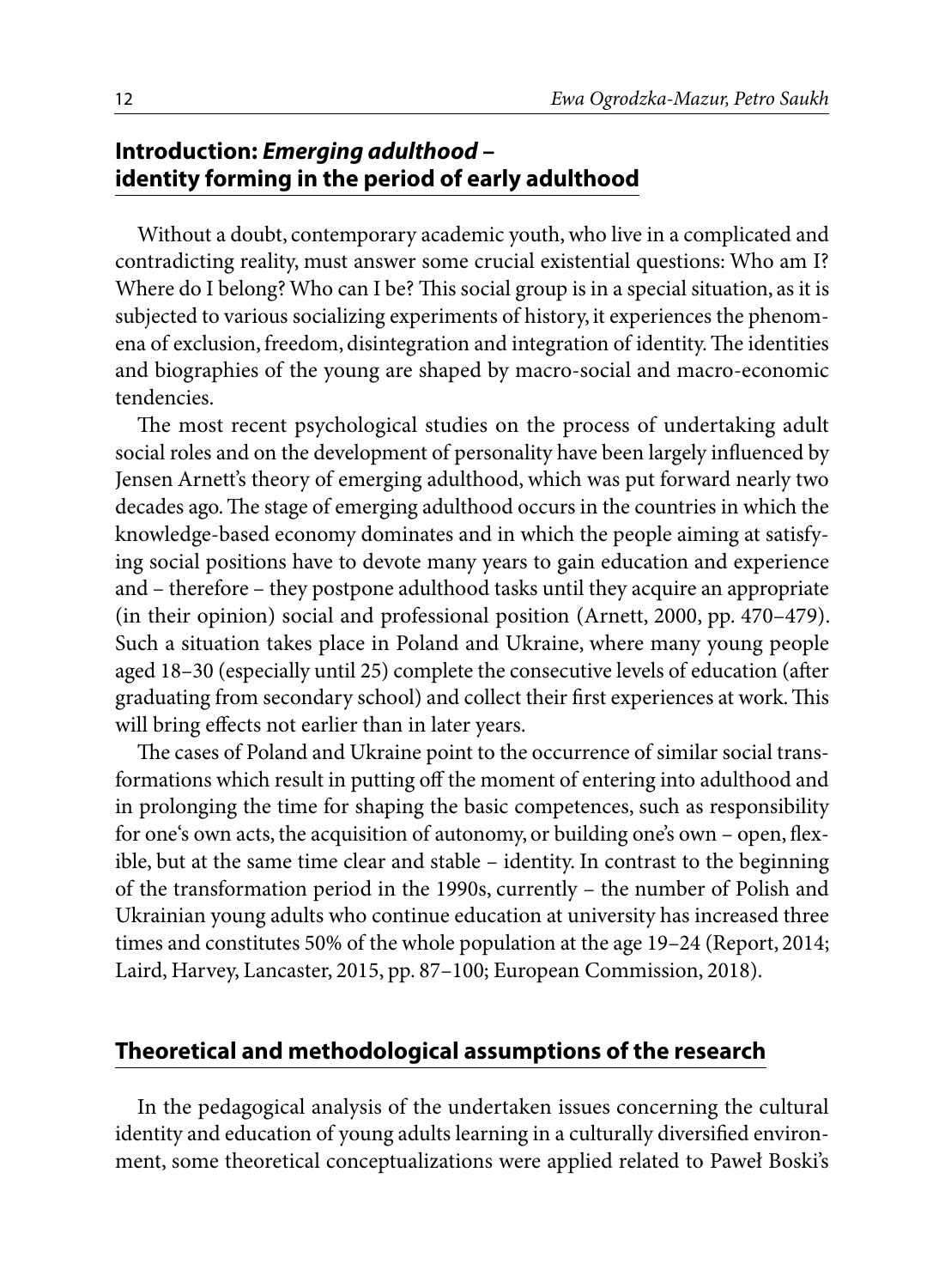**(1) theory of cultural identity based on values and practices in the conditions of bi- and multicultural socialization**. Reaching for the suggested model in pedagogical analyses assumes the possibility of cultural transmission in the conditions of an intentional learning process (i.e. in the family, school, peer group, local environment) and some experiences in the social discourse of a particular country (Boski, 2009, pp. 548–564).

In the undertaken research, the **(2) constructivist perspective** was also applied, which consisted in emphasizing learners' activeness in the educational process and the resulting construction of their own educational reality (Bruner, 1996; Lunenburg, 1998, pp. 75–81). This approach seems particularly useful in the interpretation of university students' learning, which is understood as participation in constructing the social world and a common culture.

Due to the comparative character of the research, some references were made to Harold J. Noah's **(3) model of qualitative comparison of academic education** (Noah, Eckstein 1988, pp. 165–192; Marshall, 2014). This referred to the case of Poland and Ukraine and took into account a description of the traditions and latest tendencies in higher education in both countries, namely, an analysis of university curricula, socio-economic and cultural contexts, as well as some interpretations of the educational phenomena which might become change predictors

Own research was carried out in culturally diverse environments of Poland and Ukraine. In accordance with the applied methodological standpoint, the research was conducted with the use of both quantitative and qualitative methods and particular research tools, elaborated on the basis of the research procedures recognized within these methods. Their choice and/or construction (in the case of the authors' tools) were determined by the applied theories and the research assumptions resulting from them<sup>1</sup>.

## **One's own life situation of Polish students and satisfaction from it versus the feeling of identity**

Young adults' assessment of their own life situation is related to such cognitive categories as satisfaction, happiness, feeling of mental welfare, satisfaction with life

<sup>1</sup> The own research conducted in 2017–2018 and in 2019–2020 comprised 378 Polish B.A. and M.A. pedagogy students from the University of Silesia in Katowice (Faculty of Arts and Educational Science). The required representative sample size was specified with the help of the sample size calculator. For the size of population, the following was assumed: fraction size 0.5, confidence interval 85%, maximum error 0.5.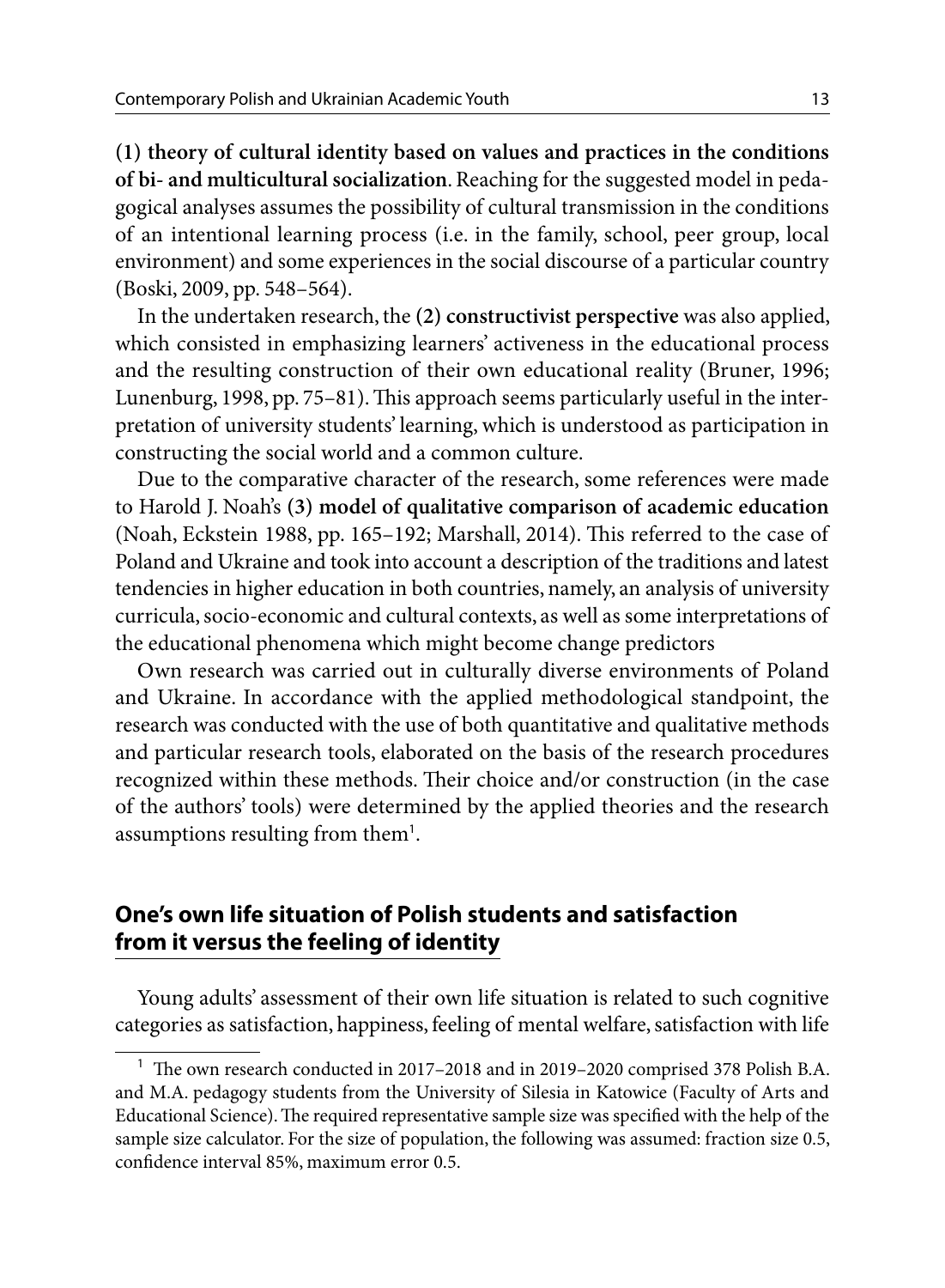or with its quality. As many psychologists and researchers into this subject emphasize, these terms are not identical, yet – they all refer to the individual's general attitude to life, owing to which a person actively struggles against adversities and consistently aims at fulfilling important values (Malinauskas, Dumciene, Lapeniene, 2014, pp. 285–293; Riberio, Pereira, Freire, Oliveira, Casotii, Boery, 2018, pp. 70–77).

The surveyed academic youth expressed their opinions on a 1–7 scale – from extreme, severe and moderate dissatisfaction, through moderate, severe and extreme satisfaction, to the answer "this does not concern me". The declarations composed four characteristic subsystems.

What is located in the first subsystem are the indications concerning the fields of life with which the academic youth is satisfied – family life (96%), the environment of friends (91%) and the own health (88%). The respondents express lesser satisfaction at life and educational achievements (86%), ways of spending leisure time (85%), studies (84%) and emotional life (82%). They are much less satisfied also with their current financial situation (76%) and professional prospects after their studies (70%). The fourth subsystem is composed of the fields with which the respondents are the least satisfied – the economic (50%) and political (36%) situation in Poland.

The subjective evaluation of their own life situation and satisfaction with it, as outlined by Polish students, is determined by the individual system of their values and it indicates the way of students' perceiving the surrounding reality. As the analyses carried out so far show, young adult learners give the highest rank in their life to family values and to the peer environment (including friends and acquaintances). They are also satisfied with their health condition and they undertake various activities (e.g. regular sport exercises, healthy nutrition, healthy lifestyle) which confirm their pro-health attitudes. It does not seem to be a surprise that the respondents are not satisfied with the economic and political situation in their countries, which in fact determines their financial status, educational possibilities and professional prospects after their studies.

In the authorial studies, an attempt was also made to specify the relationship between Polish students' life satisfaction and their feeling of identity in the local, regional, national, European and supra-European dimension. The detailed data concerning the statistically significant relationships are presented in Table 1.

In the environment of academic youth, the people who feel significantly more strongly associated with their living place are simultaneously very satisfied with their studies (Mann-Whitney U test:  $Z = 2.65$ ;  $p = 0.008$ ), family life ( $Z = 2.35$ ; p  $= 0.02$ ) and friends (Z = 2.20; p = 0.03). Yet, they critically evaluate their town or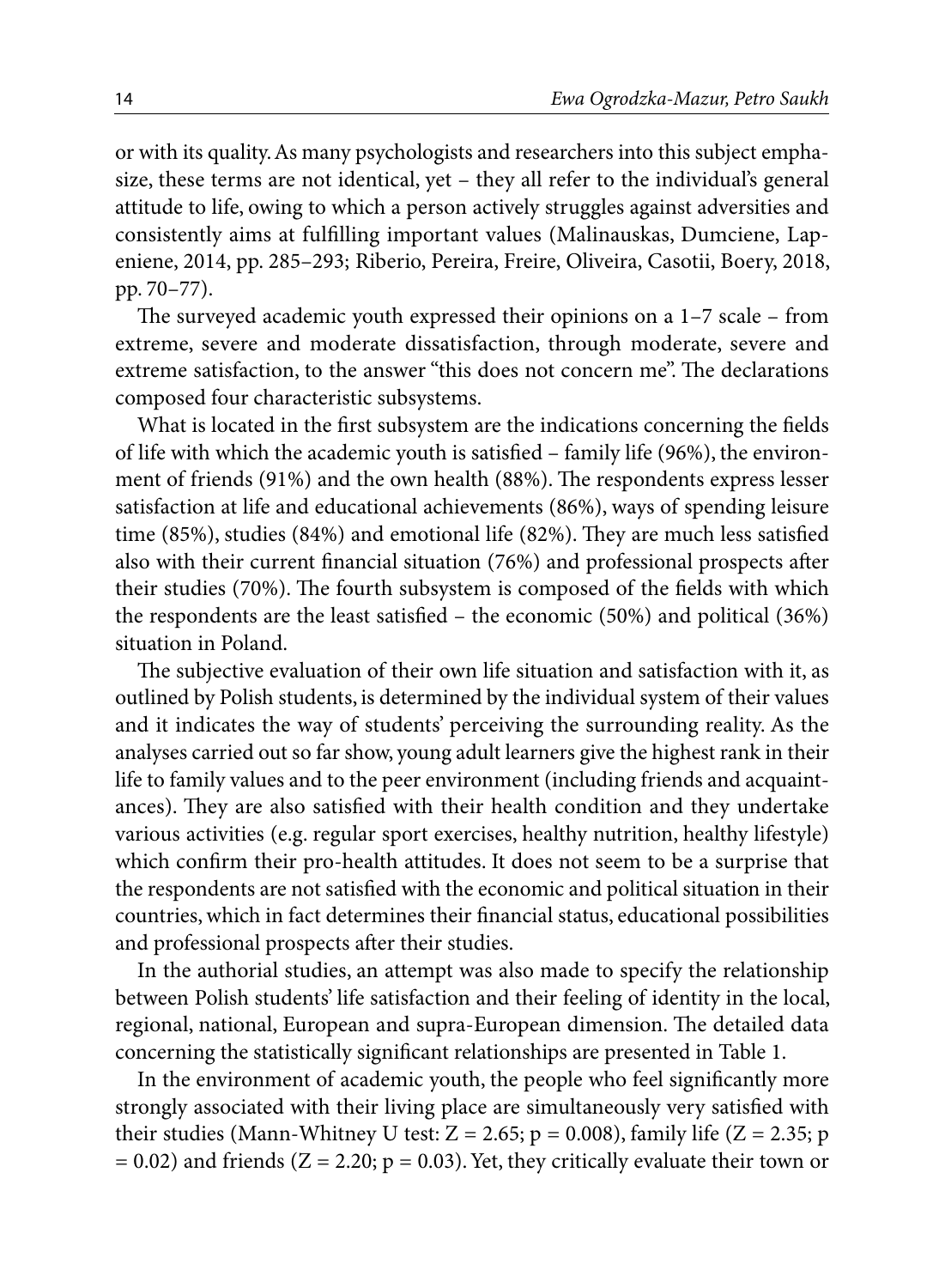village as regards the economic and political situation of the country  $(Z = -2.45;$  $p = 0.04$ ), professional prospects after their studies ( $Z = -2.19$ ;  $p = 0.029$ ), the possibilities of spending leisure time  $(Z = -2.03; p = 0.042)$  and their own health condition  $(Z = -2.01; p = 0.044)$ .

The significantly strong association with the region is related to students' satisfaction with friends ( $Z = 2.97$ ;  $p = 0.003$ ), studies ( $Z = 2.76$ ;  $p = 0.006$ ), professional prospects after studies ( $Z = 2.54$ ;  $p = 0.011$ ) and family life ( $Z = 2.22$ ;  $p = 0.03$ ).

Young adults assess their feeling of being a citizen of Poland through negative experiences and dissatisfaction at the economic situation of the state  $(Z = -2.34; p$  $= 0.019$ ), professional prospects after their studies (Z = -2.40; p = 0.017) and their own emotional life ( $Z = -2.03$ ;  $p = 0.04$ ). Only the students who are satisfied with their family life are at the same time more strongly emotionally attached to their homeland  $(Z = 2.03; p = 0.04)$ .

| Categories                                                   |           | I feel<br>a resident of<br>my town /<br>village | I feel<br>a resident of<br>the region | I feel<br>a citizen of<br>Poland | I feel<br>a European | I feel a cit-<br>izen of the<br>world |
|--------------------------------------------------------------|-----------|-------------------------------------------------|---------------------------------------|----------------------------------|----------------------|---------------------------------------|
| Family life                                                  | S.        | H                                               | Н                                     | H                                | H                    | H                                     |
|                                                              | <b>NS</b> |                                                 |                                       |                                  |                      |                                       |
| Emotional life                                               | S         |                                                 |                                       |                                  | H                    | H                                     |
|                                                              | <b>NS</b> |                                                 |                                       | L                                |                      |                                       |
| Financial<br>situation                                       | S         |                                                 |                                       |                                  |                      |                                       |
|                                                              | <b>NS</b> |                                                 |                                       |                                  |                      |                                       |
| Health condi-<br>tion                                        | S         |                                                 |                                       |                                  |                      |                                       |
|                                                              | <b>NS</b> | L                                               | L                                     |                                  |                      |                                       |
| Studies                                                      | S         | H                                               | H                                     |                                  |                      |                                       |
|                                                              | <b>NS</b> |                                                 | L                                     |                                  |                      |                                       |
| Friends<br>Ways of<br>spending free<br>time                  | S         | H                                               | H                                     |                                  | H                    |                                       |
|                                                              | <b>NS</b> |                                                 | H                                     |                                  |                      |                                       |
|                                                              | S         | L                                               |                                       |                                  |                      |                                       |
|                                                              | <b>NS</b> |                                                 |                                       |                                  |                      |                                       |
| Students' own<br>life and educa-<br>tional achieve-<br>ments | S         |                                                 |                                       |                                  |                      |                                       |
|                                                              | <b>NS</b> |                                                 |                                       |                                  |                      |                                       |

**Table 1.** Evaluation of Polish students' satisfaction versus their feeling of identity (statistically significant data)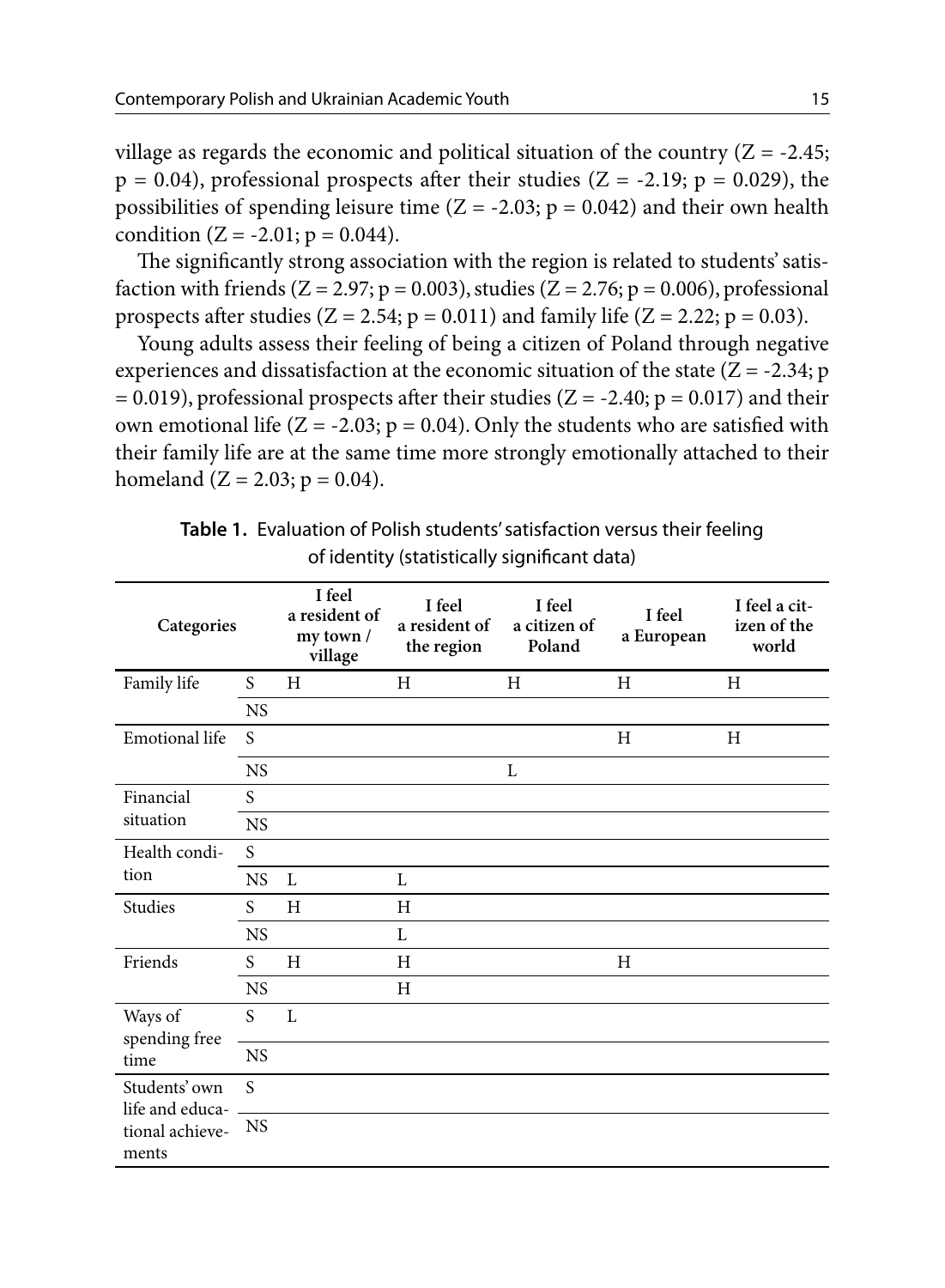| Categories                                 |      | I feel<br>a resident of<br>$my$ town /<br>village | I feel<br>a resident of<br>the region | I feel<br>a citizen of<br>Poland | I feel<br>a European | I feel a cit-<br>izen of the<br>world |
|--------------------------------------------|------|---------------------------------------------------|---------------------------------------|----------------------------------|----------------------|---------------------------------------|
| Professional<br>prospects after<br>studies | S    |                                                   | H                                     |                                  | H                    | H                                     |
|                                            | NS L |                                                   |                                       | L                                |                      |                                       |
| Economic<br>situation of<br>the state      | S    | H                                                 |                                       |                                  |                      |                                       |
|                                            | NS.  | $\mathbf{L}$                                      |                                       | L                                |                      |                                       |
| Political sit-<br>uation of the<br>state   | S    | H                                                 |                                       |                                  |                      |                                       |
|                                            | NS.  | $\mathbf{L}$                                      |                                       |                                  |                      |                                       |

Legend: S – satisfaction; NS – no satisfaction; H – high significant evaluation; L – low significant evaluation

Source: authors' own research.

Two dimensions of the feeling of identity – the European and supra-European one – are determined by significantly positive evaluations resulting from students' satisfaction at their professional prospects after their studies ( $Z = 2.67$ ; p = 0.008), friends ( $Z = 2.32$ ;  $p = 0.02$ ), emotional life ( $Z = 2.21$ ;  $p = 0.03$ ) and family life ( $Z =$  $2.01; p = 0.04$ .

Satisfaction (or its lack) due to the financial situation and their own life and educational achievements does not significantly differentiate the evaluations of all the surveyed students' feeling of identity. What draws attention in the general image of the respondents' assessment of their own life situation and satisfaction at it is the low evaluation of the feeling of being a citizen of Poland. It can be assumed that the contemporary phenomena (associated with globalization, integration or immigration) taking place worldwide are changing the way of thinking about oneself and Others. The choice of the place/country of everyday life, work or education verifies the perception of oneself and of Others and contributes to the change of the feeling of identity and the related behaviour patterns. The surveyed academic youth living in the cultural borderland shape their awareness in complex sociocultural arrangements, which in turn verify their view on and evaluation of the present reality (Ogrodzka-Mazur, Saukh, 2019).

Therefore, it can be stated that university students fulfil their own life aspirations in three basic perspectives of self-perception and the perception of the surrounding culturally diversified environment: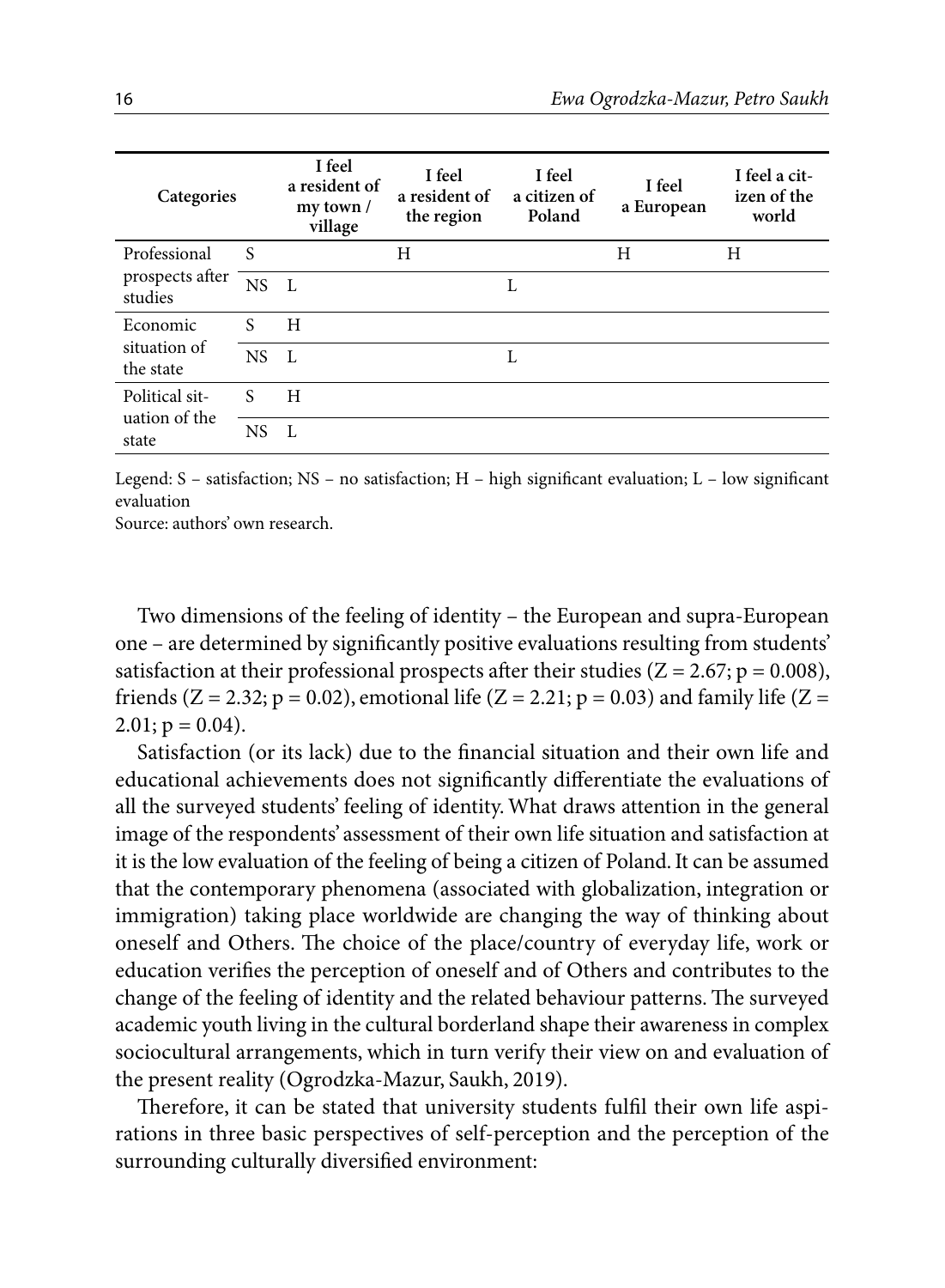- in the perspective indicated by the category of "time" which orientates academic youth in their choices towards the present and future time, determined by the own group's traditions;
- in the perspective indicated by the category of "identity structure";
- in the perspective pertaining to the category of "social role".

## **A portrait of Ukrainian academic youth**

Today in Ukraine the vast majority of school graduates are trying to undertake university education. In 2020, this majority is 80%. However, the current Ukrainian sociological research shows that the choice of higher professional education is only partly due to interest in a particular profession. More than on a profession, young people focus on their future social status. It means that the social orientation of school graduates in Ukraine is formed before the professional one. They often have little interest in the content of the future profession, but are aware of what life benefits, privileges, well-being it provides. Obviously, this explains the fact that in recent years the number of people wishing to obtain law, economic and financial education has sharply increased. According to Ukrainian youth, these types of education provide an opportunity to be a leader in the future, a well-off person, and to have a high social rank. The modern Ukrainian student has become more pragmatic, which is manifested in the desire to get a better job in life, to achieve material well-being and high social status with the help of education.

It is "material well-being" as a terminal (life) value that ranks first in the context of the value orientations of modern Ukrainian students (Table 2). In addition, they are particularly concerned about such values as "domestic comfort", "special peace and absence of trouble", "economic" and "physical security", which can also be attributed to "materialist" values, which is obviously due to the economic crisis, corruption, inflation, and war, experienced by the Ukrainian society. Our research shows that 80% of young people believe that the current economic conditions in the country are the main cause of poverty, and only 6% of respondents believe that the current situation in the country allows one to ensure the well-being by personal labor.

Ukrainian students are most concerned about such things as corruption (37%) and war (36%). These fears dominate in all regions of Ukraine. At the same time, students are concerned about unemployment (32%), and their fear is the biggest in Kyiv and the Eastern part of Ukraine (39%).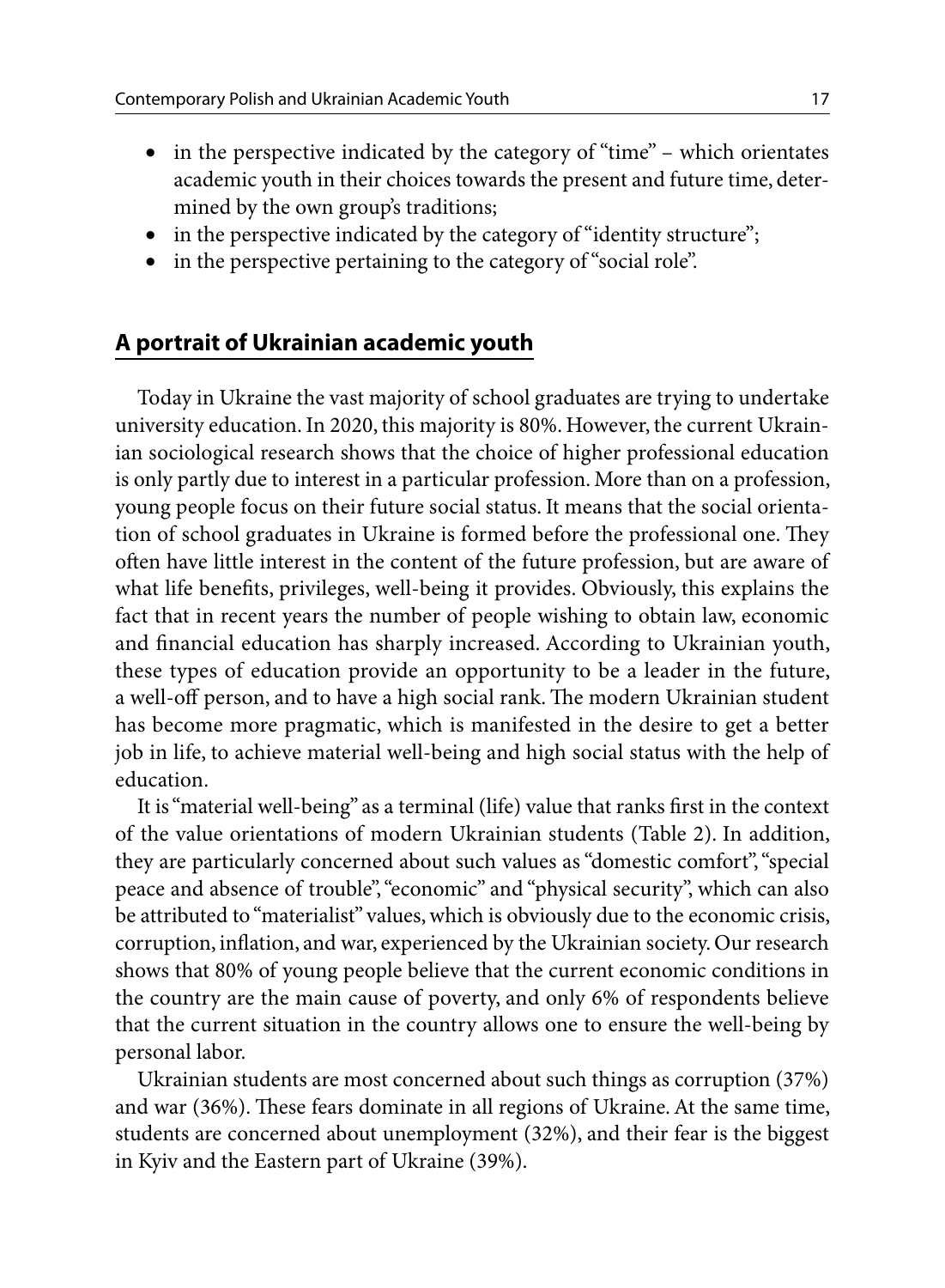| N <sub>2</sub> | Value orientations                                                  | $\%$ | Rank           |
|----------------|---------------------------------------------------------------------|------|----------------|
| $\mathbf{1}$   | Education, knowledge                                                | 46.8 | 5              |
| 2              | Interesting, creative work                                          | 28.8 | 10             |
| 3              | Material well-being                                                 | 66.5 | 1              |
| $\overline{4}$ | Opportunity to bring benefits to people                             | 8.2  | 18             |
| 5              | Family                                                              | 48.2 | 3              |
| 6              | Health                                                              | 47   | $\overline{4}$ |
| 7              | Personal freedom, independence in<br>judgments and ideas            | 36.6 | 8              |
| 8              | Domestic comfort                                                    | 35.6 | 9              |
| 9              | Respect for others                                                  | 15.1 | 14             |
| 10             | Dignity                                                             | 57.2 | 2              |
| 11             | Moral stability                                                     | 40   | 7              |
| 12             | Honesty                                                             | 10   | 16             |
| 13             | Participation in public life, in solving<br>social problems         | 23.2 | 12             |
| 14             | Ecological safety                                                   | 7.2  | 19             |
| 15             | Opportunity to develop, use their<br>abilities                      | 9    | 17             |
| 16             | Understanding relationships with par-<br>ents, the older generation | 18.6 | 13             |
| 17             | Complete rest, entertainment                                        | 26.5 | 11             |
| 18             | Economic independence                                               | 40.1 | 6              |
| 19             | High official and social position                                   | 12.3 | 15             |
| 20             | Involvement in literature and art                                   | 5.6  | 20             |

**Table 2.** The orientation of Ukrainian students to terminal (life) values

Source: authors' own research

It is also significant that in addition to material well-being, the first places are held by "family" (48.2%) and "health" (47%) and this is understandable, because these axiophenomena are the foundation of human well-being. However, the "health" of the student environment is not a simple issue. Physicians determine health disorders in 90% of students, more than half of whom have an unsatisfactory physical condition. Students themselves are much more optimistic about their own health. According to our sociological research, 42.7% of respondents consider it good, 39.9% do not consider it very good, and 16.6% of respondents assess their health as satisfactory.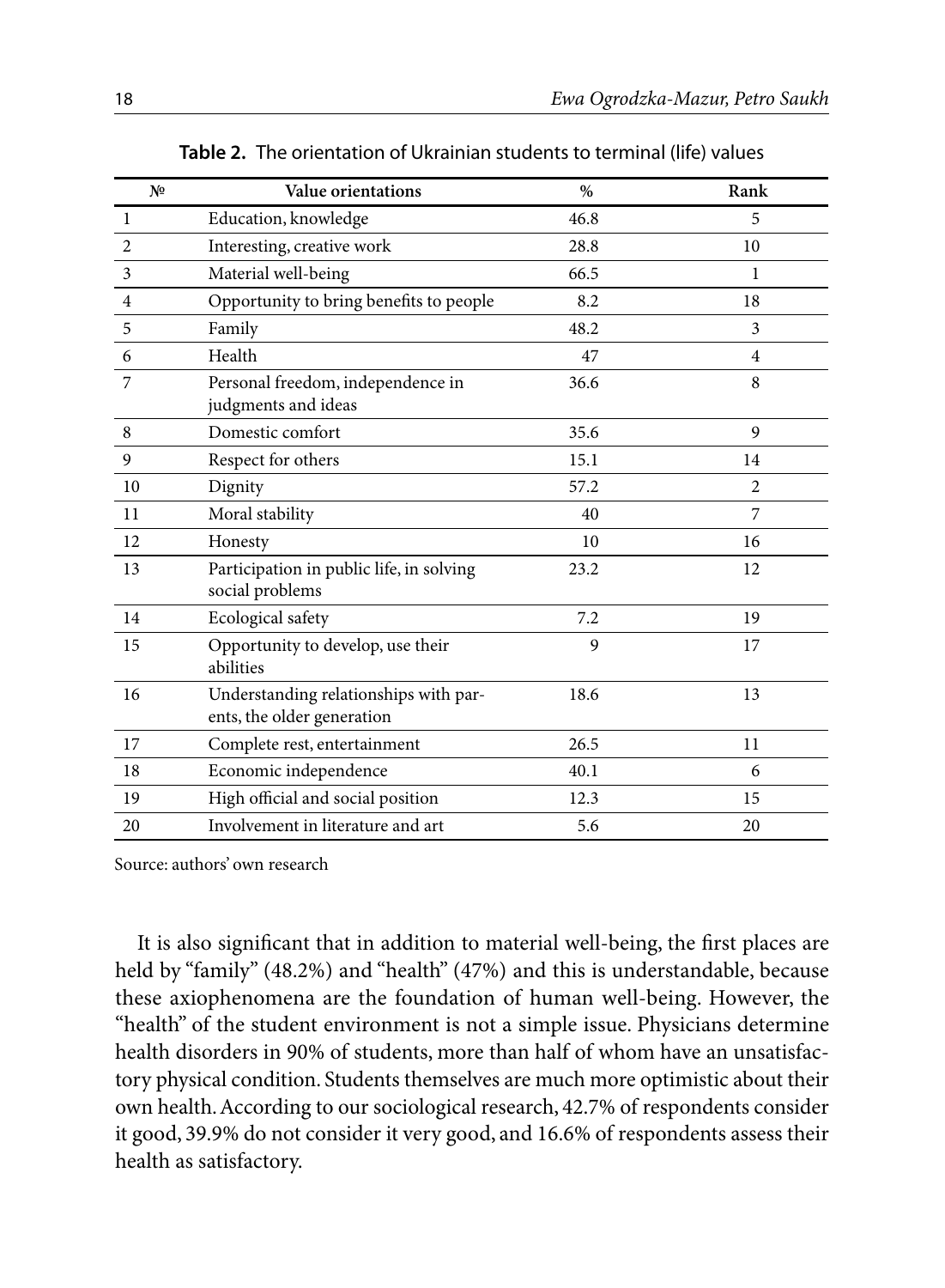It is also important in the university environment that the percentage of students who have the so-called "distorted motivation" is quite small (28%). The survey shows that 51%, when choosing a profession, is guided by the opportunity to get a good job, and 50% – to acquire professional knowledge and skills. The question whether students would like to engage in research activities after higher education is answered "no" by 69% and "yes" by 31%. Interestingly, the motivation for higher education differs between those who see their future in science and



**Figure 1.** A portrait of Ukrainian academic youth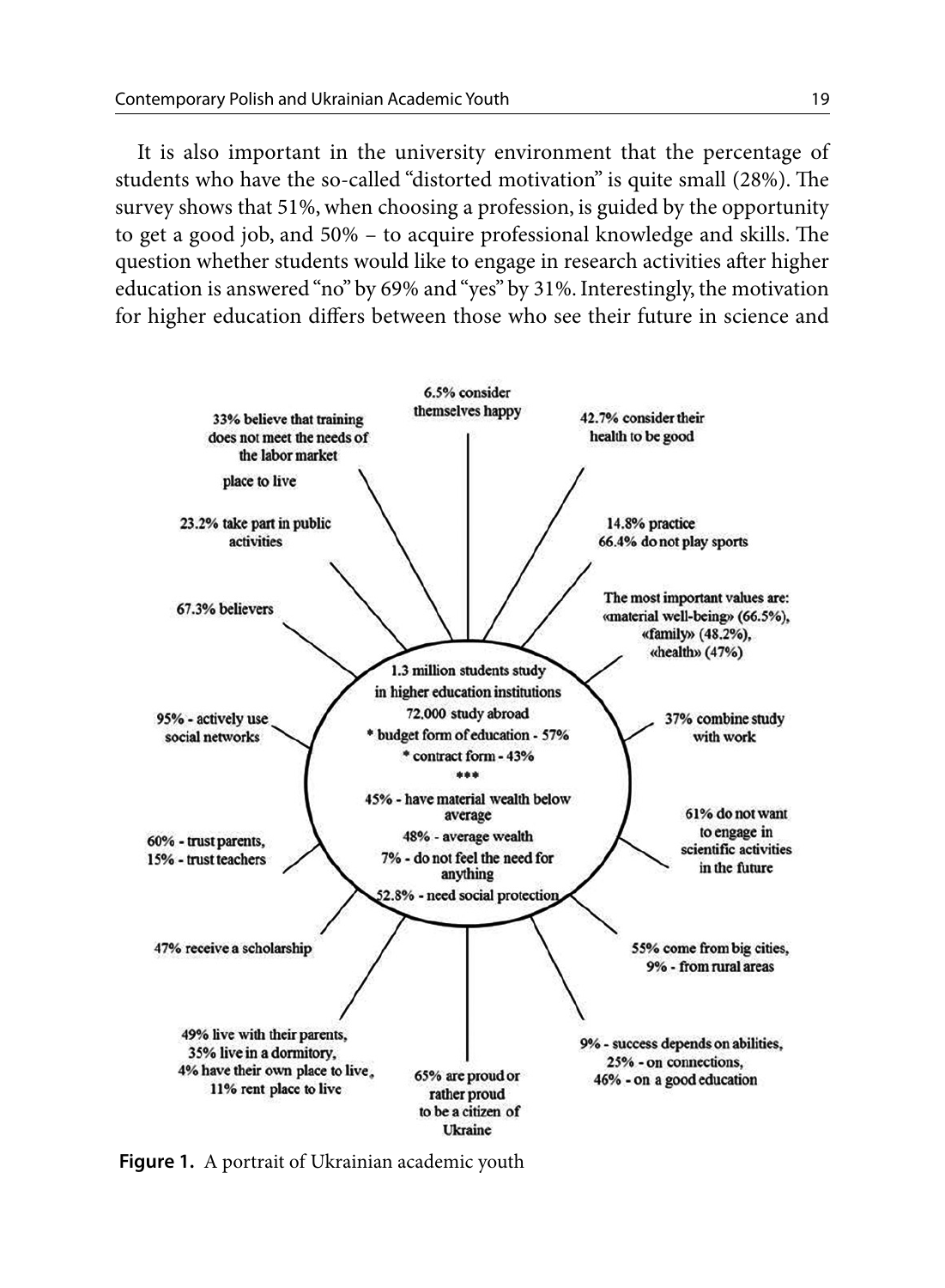those who do not. Among "potential scientists", 45% entered the university for personal intellectual development, 57% – for professional skills and only 22% indicated obtaining a diploma as a reason. The relevant indicators for those who do not want to go into science – 35%, 47% and 36%. The motivation for a future job also differs. Work in the specialty is important for 67% of those who are ready to engage in scientific activities in the future, compared to 55% of those who are not ready. Instead, the salary is also less important for them – 73% vs. 80%.

The attitude of Ukrainian students to such life values as "participation in public life, in solving social problems" (23.2%), "opportunity to bring benefits to people" (8.2%), "environmental safety" (7.2) is of some concern. "Involvement in literature and art" (5.6%), in our opinion, requires increased attention to education and communicative competence of future members of the Ukrainian intellectual elite. The analysis of these issues in terms of gender shows that girls are three times more actively involved in public activities, more actively concerned about environmental safety, literature and art. The sociological research shows a positive attitude of university youth to religion. Only 32.7% consider themselves non-believers and 67.3% believers, although they state that they do not belong to any particular denomination.

Ukrainian students value the most: decency (59.5%), self-esteem (57.2%), understanding (44.1%), independence (41.6%), freedom (36.6%), and do not tolerate: betrayal (80.9%), cruelty (49.2%), greed (33.8%) and ignorance (23.1%). Yet, the most important thing in the university student environment of Ukraine is that there is a confusion about the future (35.5%) and only 6.5% of students consider themselves happy.

Thus, the study has helped to construct a "portrait of Ukrainian university youth", namely to allow a comprehensive view of the social feelings and values of students, their activity in various spheres of society (Figure 1). The portrait is not stable, and in time, it depends on many factors, such as economic stability, educational reforms, some new elevating factors in the society, etc.

### **Conclusions**

In the present conditions, the characteristic features of students both in Poland and Ukraine stand out significantly from other segments of the population. This has also a special role in the youth environment. Compared to other groups of young people, students can be distinguished by the following features: higher education; a strong desire for knowledge; high social activity; quite a harmonious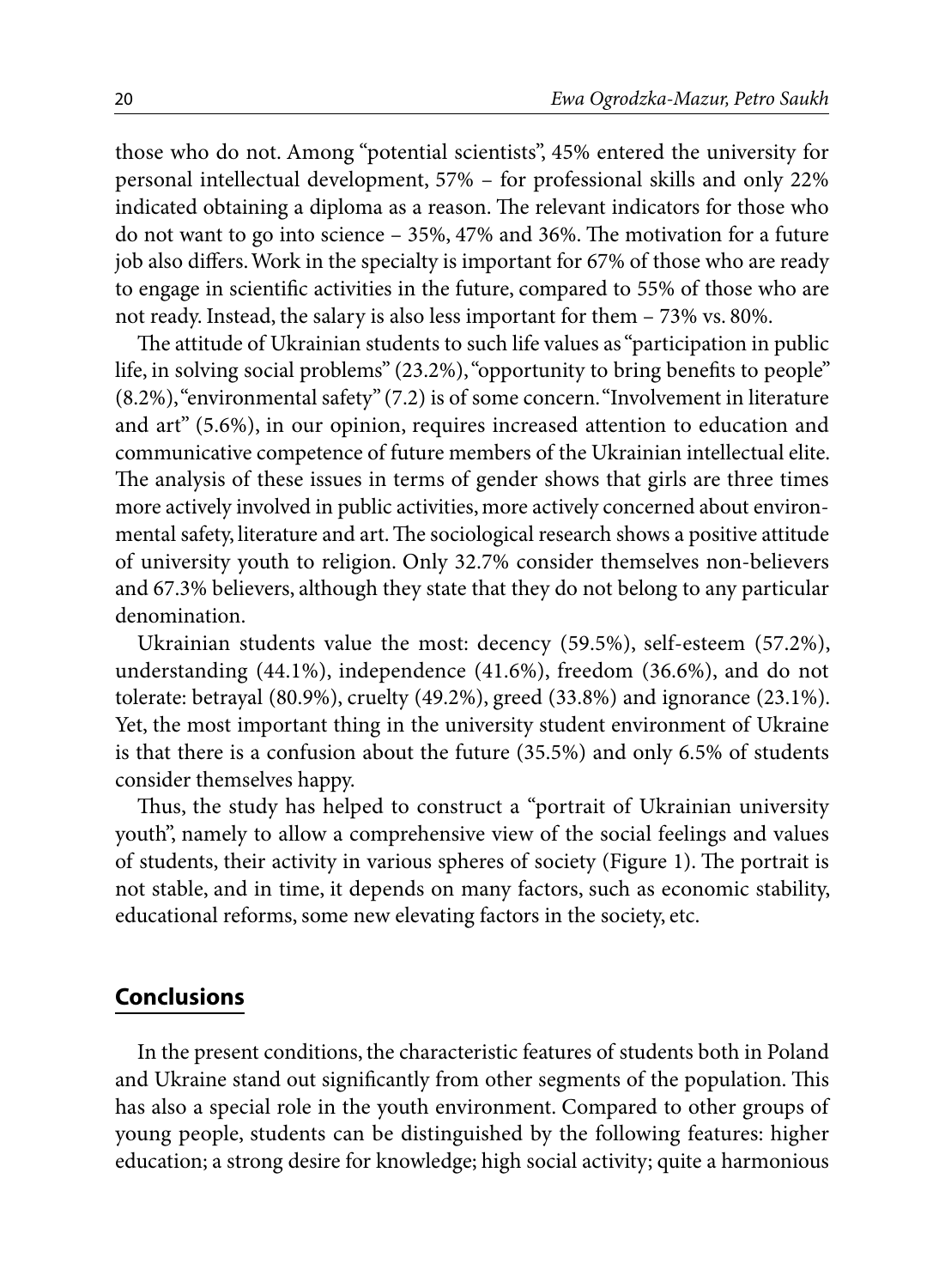combination of intellectual and social maturity. As an integral part of youth, university students are a specific social group of different social statuses and characterized by specific working and living conditions, social behavior and mentality, and a system of values, for which the acquisition of knowledge and training for work in social production, science and culture is the main or mostly the main occupation. Students are a potential elite of the society, an intellectual source of the nation.

However, as a special social group of transitional (essentially marginal) nature, students have rather an unstable culture and act as a focus group for future society as a whole. This group is characterized by a certain kind of "border", which makes it an extremely mobile part of society, sensitive to any changes in its structure, quickly capturing new trends in culture (Saukh, 2019, pp. 67–70). It is more efficient than other segments of the youth, reacts quickly to new trends in rapidly changing technologies, business environment, fashion, literature, music, etc. As a specific sociocultural community, university students are characterized by: (1) the temporality of their social status; (2) the intensity and scale of communication; (3) lack of life and social experience, variability of behaviors, and at the same time, curiosity, the desire to expand knowledge, a polarized vision of problems and the attempts to solve them in the most radical way; (4) maximalism, often an exaggerated assessment of one's own opinion, a certain confrontation with the older generation.

At the same time, students most vividly generate and present some new ideas and advanced views. In any time and geographical space, academic youth forms an innovative reserve of the reformist section of the society, acting as a testing ground for the production of progressive forces of society, unfortunately – often becoming a hostage of destructive forces.

Therefore, the methodological matrix of the parameters applied in the portrait of students in Poland and Ukraine is as similar as possible. This is explained, firstly, by the fact that Polish and Ukrainian students are not homogeneous groups. They have different social backgrounds and the economic, cultural and social capital. Secondly, despite their internal differentiation, students are a sociocultural community that has a similar lifestyle, specific behaviour patterns and values. Thirdly, as a social group, students are in a certain border zone between a passive object of the state and social care and an active subject of social action. Fourthly, academic youth is characterized by rational and pragmatic thinking and understanding that success in life depends only on them. This means that students have a positive desire for self-fulfilment through the use of their own intellectual potential. Fifthly, despite the lack of "commitment to common ideals" and "national snobbery" in the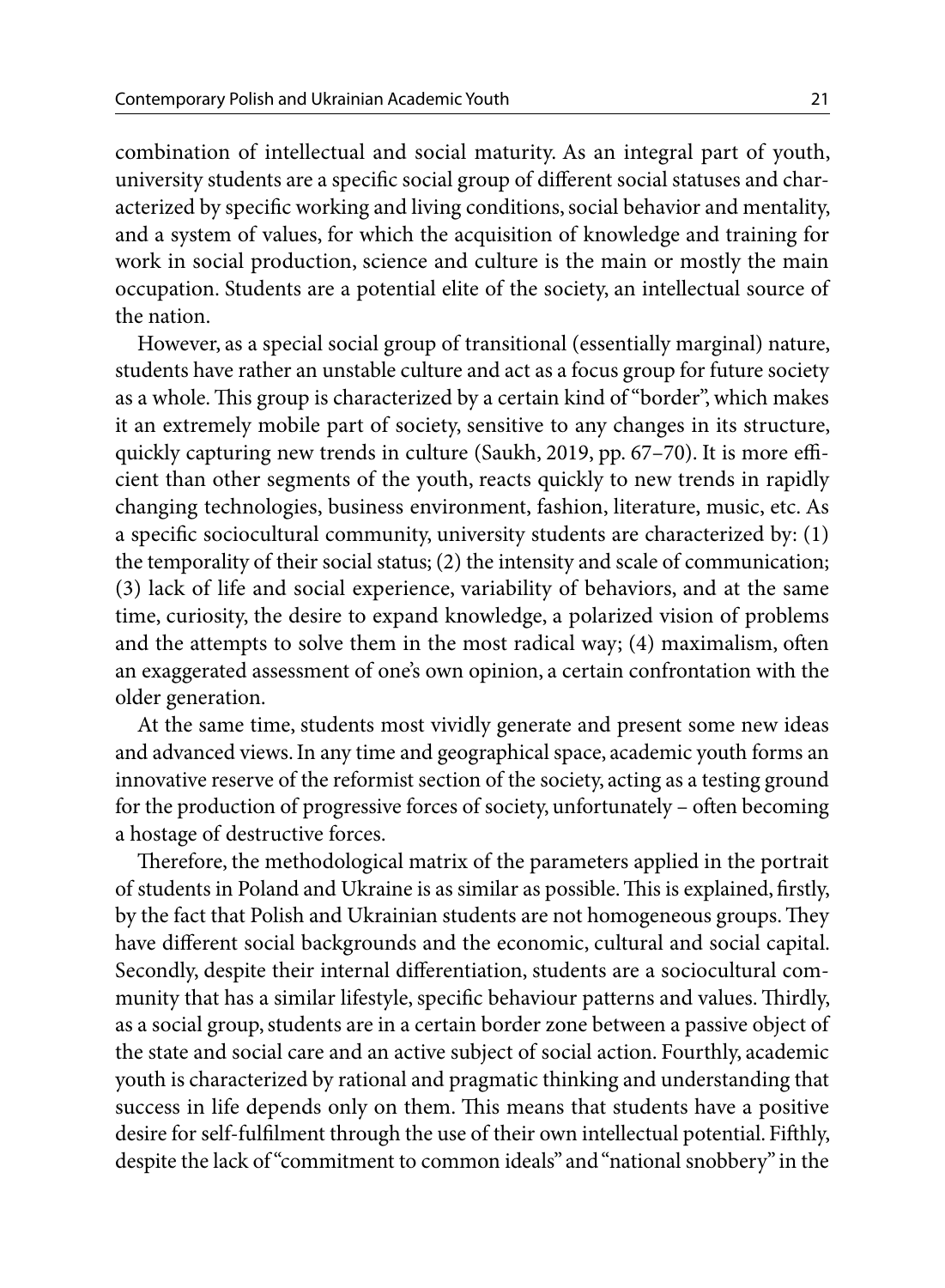student community, it is characterized by both patriotism and cosmopolitanism. Migration processes, which take place both among Polish and Ukrainian students, are rather related to dissatisfaction with their place in society and the attitude of political powers to their role in the socio-economic and cultural life of the society. Sixthly, students are a flexible and dynamic social group as regards changing basic values, they are a source of critical reflection upon the experience of previous generations, they have significant innovative potential and a high susceptibility to innovation and risk-taking. Seventhly, the academic youth has a balanced or critical attitude to various negative phenomena, which, according to its representatives, are quite common among young people – consumerism, ignorance, intolerance, cruelty and violence.

However, the portrait of Polish and Ukrainian students has its own characteristics, due to e.g. national traditions, different living standards, and the attitude of the authorities to the problems of youth. In this discourse, it is the youth environment, represented by students, that serves as the laboratory which produces and tests previously unknown values, attitudes, patterns of behavior, cultural norms and patterns.

#### **References**

- Arnett, J.J. (2000). Emerging adulthood. A theory of development from the late teens through the twenties. *American Psychologist*, **55 (5)**, 470–479.
- Boski, P. (2009). *Kulturowe ramy zachowań społecznych. Podręcznik psychologii międzykulturowej [Cultural framework of social behavior. Handbook of intercultural psychology].* Warszawa: PWN.
- Bruner, J.S. (1996). *The culture of education*. Cambridge: London Harvard University Press.
- European Commission/EACEA/Eurydice. (2018). *The European Higher Education Area in 2018: Bologna Process Implementation Report.* Luxembourg: Publications Office of the European Union.
- Laird, M.D., Harvey, P., & Lancaster, J. (2015). Accountability, entitlement, tenure, and satisfaction in Generation Y. *Journal of Managerial Psychology*, 30 (1)**,** 87–100.
- Lunenburg, F.C. (1998). Constructivism and technology: instructional designs for successful education reform. *Journal of Instructional Psychology*, **25 (2),** 75–81.
- Malinauskas, R., Dumciene, A., & Lapeniene, D. (2014). Social skills and life satisfaction of Lithuanian first- and senior-year university students. *Social Behavior and Personality*, **42 (2)**, 285–293.
- Marshall, J. (2014). *Introduction to comparative and international education*. Los Angeles London – New Delhi – Singapore – Washington: Sage Publications Ltd.
- Noah, H.J., & Eckstein, M.A. (1988). Dependency theory in comparative education: twelve